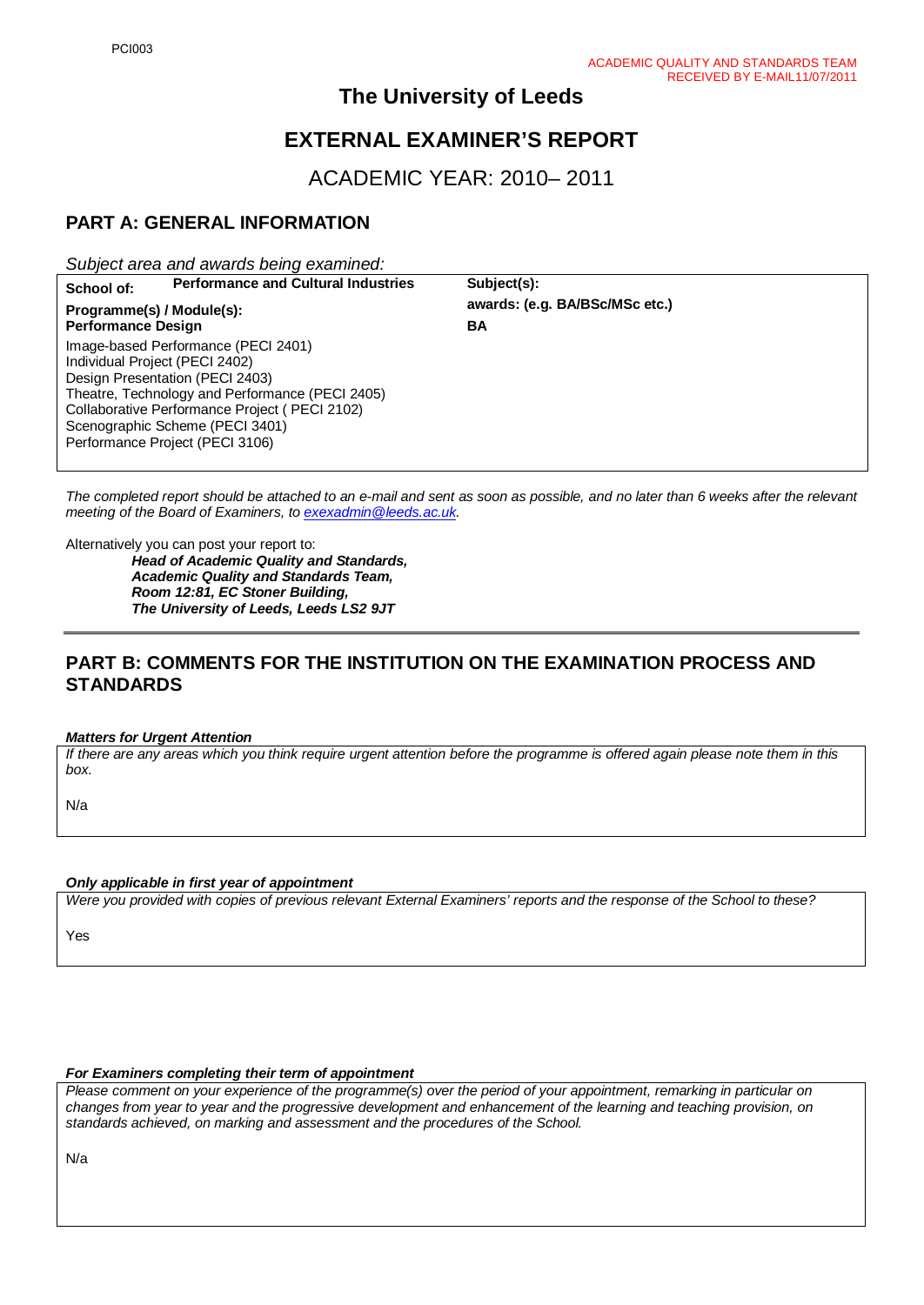# Standar<del>0</del>s

- 1. **Please indicate the extent to which the programme aims and intended learning outcomes (ILOs) were commensurate with the level of the award?**
	- *The appropriateness of the intended learning outcomes for the programme(s)/modules and of the structure and content of the programme(s);*
	- *The extent to which standards are appropriate for the award or award element under consideration.*

In my judgement, and in my first year as External Examiner for the BA Performance Design, the aims and ILOs are entirely appropriate for the programme and modules which I moderated. The structure and content of the programme is coherent, offering clear pathways for students' progression, and encouraging and supporting increasing complexity and independence in their thinking and practice.

The standard of work which I sampled was entirely commensurate with the level of award.

#### 2. **Did the aims and ILOs meet the expectations of the national subject benchmark (where relevant)?**

• *The comparability of the programme(s) with similar programme(s) at other institutions and against national benchmarks and the Framework for Higher Education Qualifications.*

The aims and ILOs matched national subject benchmarks and were of a significantly higher standard than those which I have experienced on some similar programmes. This was particularly apparent where they evidenced a very successful interweaving of practical and conceptual approaches towards the study of Performance/Performance Design.

3. **Please comment on the assessment methods and the appropriateness of these to the ILOs?**

- *The design and structure of the assessment methods, and the arrangements for the marking of modules and the classification of awards;*
- *The quality of teaching, learning and assessment methods that may be indicated by student performance.*

One of the strengths of the Performance Design programme is the diversity of assessment modes employed. This seems to me entirely appropriate to the subject area, equipping students with skills which have both a specific vocational application and a wider, more transferrable reach. (For instance, the intelligent use of digital technologies to document and develop design work.) Programme and Module Handbooks, together with information on the VLE, provide clear descriptions of what is entailed in these varied modes of assessment, supporting students in adapting to the range of different criteria and demands.

Assessment is clearly carried out rigorously, with widespread evidence of double-marking, moderation and team marking. Again, this is entirely appropriate given the challenges of marking practice and group work, and of achieving consistency in modules delivered by a range of tutors/lecturers. I have no doubt that the staff team devote considerable thought, time and energy to ensuring this consistency and continue to monitor and develop assessment strategies to maintain and improve standards.

In the work I sampled, written feedback was generally full, specific and constructive, giving students clear direction on their performance and advice on how to improve and develop in the future. Continued attention should be paid to ensuring that written feedback matches grades awarded and grade descriptors.

#### 4. **Were students given adequate opportunity to demonstrate their achievement of the aims and ILOs?**

- *The academic standards demonstrated by the students and, where possible, their performance in relation to students on comparable courses;*
- *The strengths and weaknesses of the students as a cohort.*

In the range of work I sampled, students appeared to be performing at a standard which I would consider comparable to that seen in similar institutions, with a significant proportion of work at a high level. The strongest work, in the sample I moderated this year, appeared in the modules Image-based Performance (PECI 2401), Theatre Technology and Performance (PECI 2405) and Scenographic Scheme (PECI 3401). These modules demonstrated an impressive integration of theory and practice, image and text and made intelligent and appropriate use of new technologies (for example, digital imaging and projection). In these modules I saw real evidence of experimentation and learning through practice and of the acquisition of both technical/craft and conceptual skills applicable within the theatre/performance sector and in a range of wider contexts.

Some of the written work I read was less strong. (For example, in the Collaborative Performance Project [PECI 2102]). In some instances, students appeared to be being rewarded for including quotes from secondary reading in their essays/reports, even if this secondary material was not especially well-integrated or whether it served a function in supporting or advancing an argument. Some attention might be paid to providing training for students in critical writing at university level at an early stage in the degree programme. The differing functions of the written elements in different modules might also be clarified. For instance, as discussed with the Module Leader of the Collaborative Performance Project (PECI 2102), it may be more appropriate if the written element in this otherwise excellent module took the form of a report, reflecting on the project in the context of the collaborating institution, rather than a more traditional academic essay. As the previous External Examiner noted, considering combining the 'logbook' and 'essay' elements for the Performance Project (PECI 3106) might help to clarify the role of the written element of this module - at present, despite clear descriptions of the requirements of each of the two elements, there is considerable repetition. This might also help to reduce staff workload.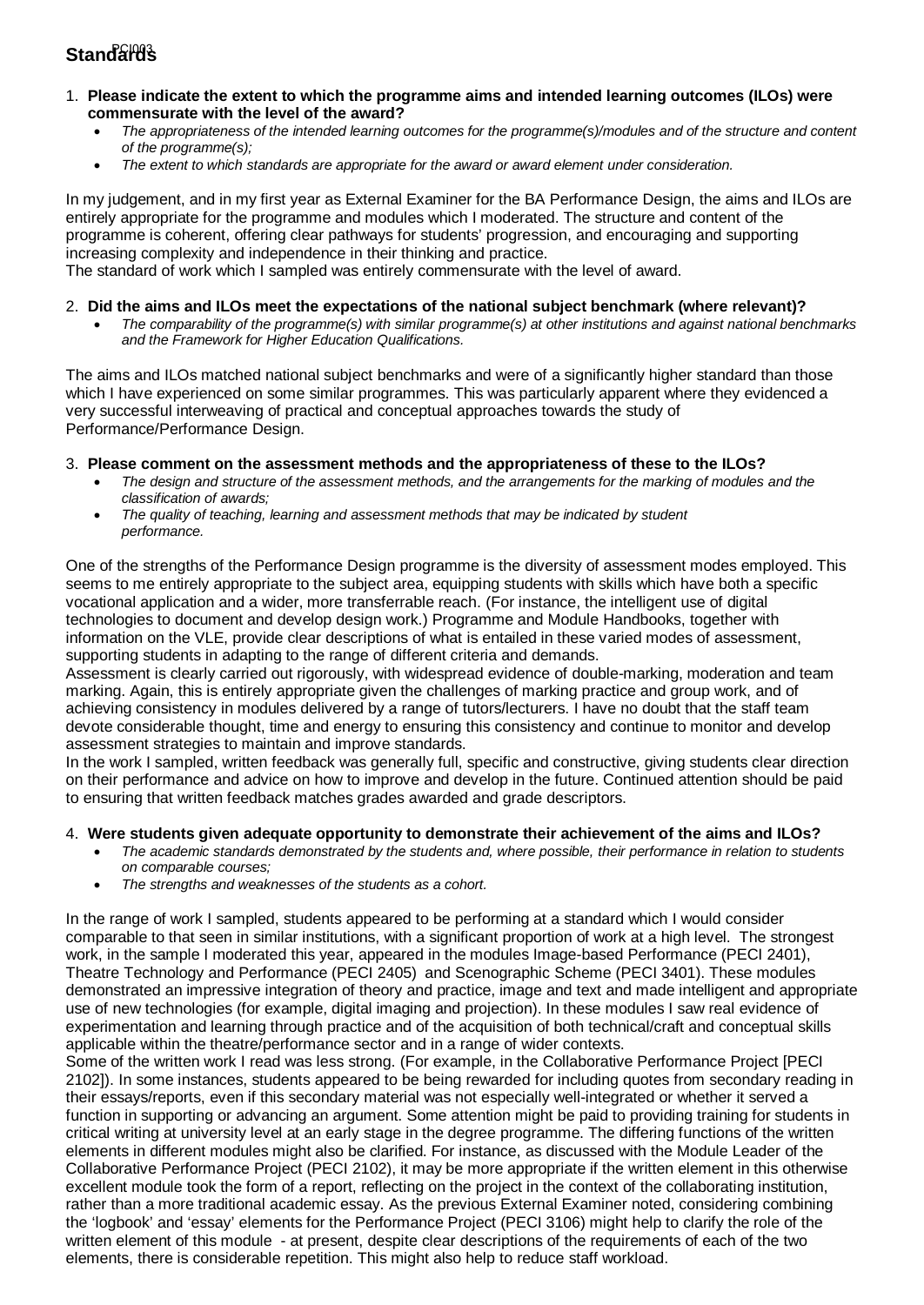PCI003

5**. For Examiners responsible for programmes that include clinical practice components, please comment on the learning and assessment of practice components of the curriculum**

N/a.

6*.* **The nature and effectiveness of enhancements to the programme(s) and modules since the previous year** 

 *It would be particularly helpful if you could also identify areas of good practice which are worthy of wider dissemination.* 

N/a.

This is my first year as External Examiner.

#### 7.**The influence of research on the curriculum and learning and teaching**

 *This may include examples of curriculum design informed by current research in the subject; practice informed by research; students undertaking research.* 

There was clear evidence that research interests led elements of the programme. The programme reflects contemporary scenographic practice and research in, for example, its emphasis on scenography as a collaborative practice, its exploration of the phenomenological aspects of scenography and its intelligent and critical approach towards new technologies (in both the design process and live theatre/performance). There was also evidence of students undertaking practice-led research - or reflective, critical practice. For example, in the modules cited above: Image-based Performance (PECI 2401), Theatre Technology and Performance (PECI 2405) and Scenographic Scheme (PECI 3401). In this respect, I would agree with the previous External Examiner who noted that the Performance Design programme is one of the best of its kind within the UK.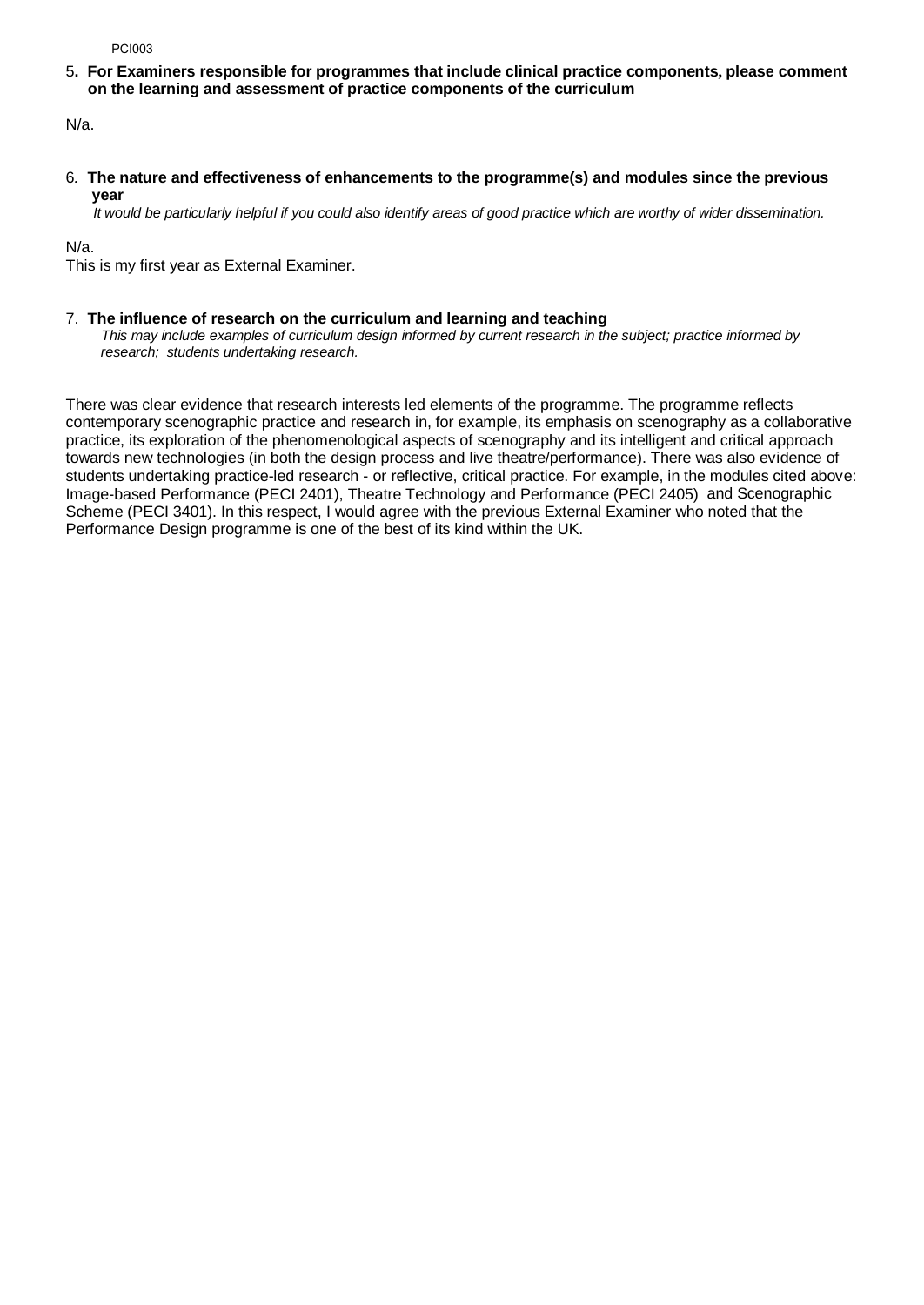# **The Examination Process**

- 8. **The University and its Schools provide guidance for External Examiners as to their roles, powers and responsibilities. Please indicate whether this material was sufficient for you to act effectively as an External Examiner**?
	- *Whether external examiners have sufficient access to the material needed to make the required judgements and whether they are encouraged to request additional information.*

I was given a full range of material from the modules for which I have responsibility. This was made available online (through the VLE), sent to me or made available when I visited the School. This included supporting documentation (Programme and Module Handbooks) and a wide range of samples of work. I was also able to attend one live performance. In was invited to request any additional information I required. As discussed with the Programme Leader, I have some minor suggestions for improving access to material. These would comprise: ensuring that documentation of all live work is available (except in situations where this is not possible - for example in the Collaborative Module with the Prison Service) and that more attention is paid to the way in which design work - particularly 3-dimensional work - is documented. Not only would this enable the External Examiner to gain a fuller impression of this work, but it would also allow students to develop - highly transferable - skills in documentation.

- 9. **Did you receive appropriate documentation relating to the programmes and/or parts of programmes for which you have responsibility, e.g. programme specifications or module handbooks?**
	- *The coherence of the policies and procedures relating to external examiners and whether they match the explicit roles they are asked to perform.*

Yes - see above. The Examiner's pack, External Examiners' Handbook and other supplementary material provided further useful information regarding my role.

10. **Was sufficient assessed/examination work made available to enable you to have confidence in your evaluation of the standard of student work?**

Yes.

11. **Were the administrative arrangements satisfactory for the whole process, including the operation of the Board of Examiners?**

Yes. The Board was conducted with efficiency, transparency and integrity.

12. **Were appropriate procedures in place to give due consideration to mitigating circumstances and medical evidence?**

Yes. In all cases due consideration was given and, in my estimation, a decision which fairly advantaged the student was reached.

### *For Examiners involved in Mentoring Arrangements*

*If you have acted as a mentor to a new external examiner or have received mentor support please comment here on the arrangements.*

N/a.

## *Other Comments*

*Please use this box if you wish to make any further comments not covered elsewhere on the form.*

N/a.